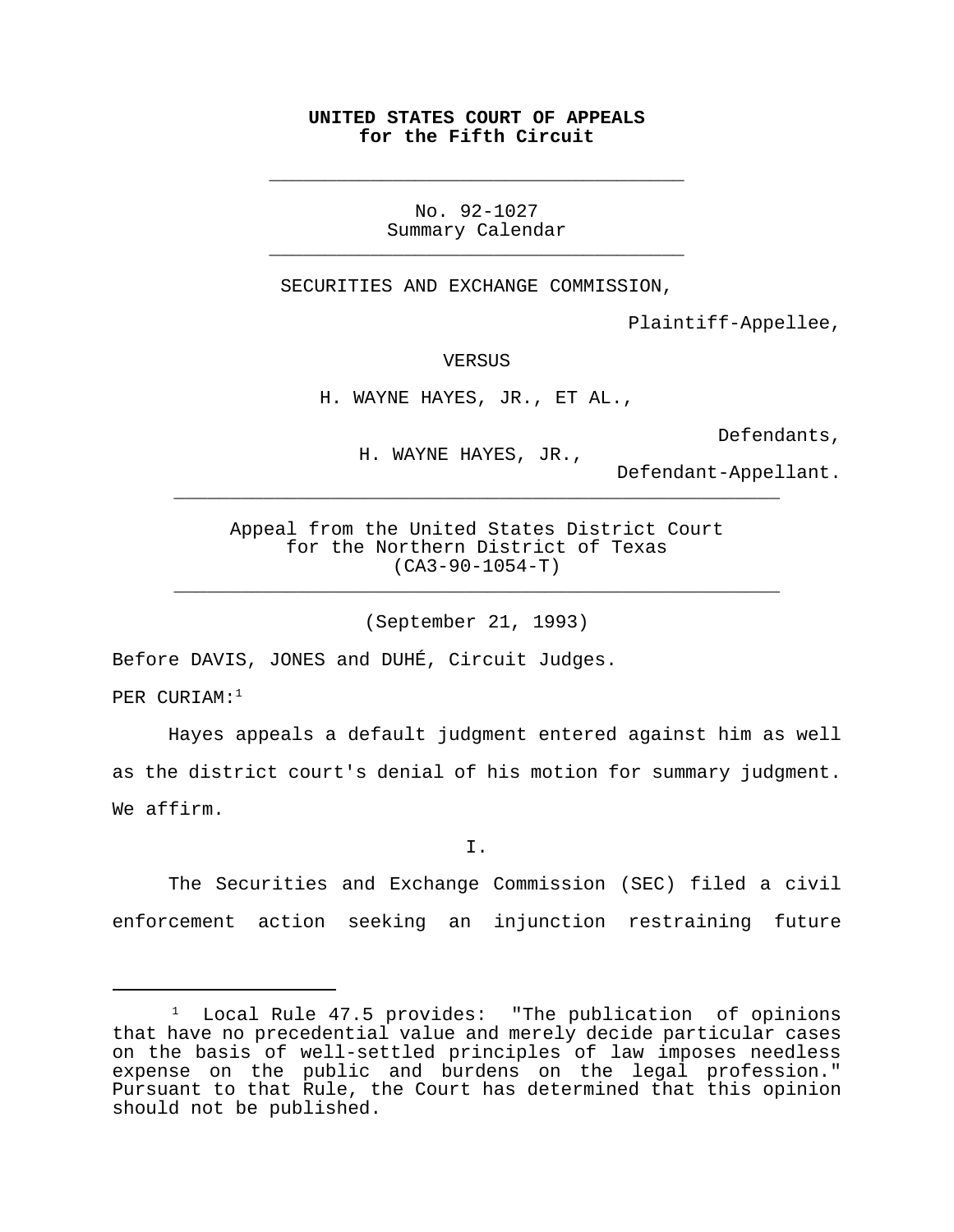violations and other relief against H. Wayne Hayes, Jr., and three other defendants for violations of securities laws.

In the complaint, the SEC alleged that beginning in 1985 Hayes made numerous misrepresentations to defraud investors in an oil and gas drilling program. In his answer, Hayes raised affirmative defenses, including statute of limitations, laches, and estoppel. The SEC responded with a motion to strike the affirmative defenses. Hayes responded to the SEC's motion. The district court, however, ruled in the SEC's favor and struck Hayes' affirmative defenses.

During discovery, the district court applied a series of orders and sanctions to attempt to force Hayes to cooperate with discovery and to comply with court orders. The district court subsequently decided that Hayes' pleadings should be stricken as an appropriate sanction. The district court then issued a default judgment against Hayes. The judgment permanently enjoined Hayes from violating the provisions of the securities laws charged in the complaint. The judgment also required Hayes to pay a disgorgement, prejudgment interest, and postjudgment interest. In addition, Hayes was ordered to submit a sworn accounting of his assets and to transfer assets to the registry of the district court in the amount of the judgment against him.

Hayes then filed a motion for summary judgment in which he contended that the case was barred by the statute of limitations. The SEC responded by arguing that Hayes' motion was untimely; that the limitations defense had already been ruled on; and that the limitations defense lacked merit. Without explanation, the

2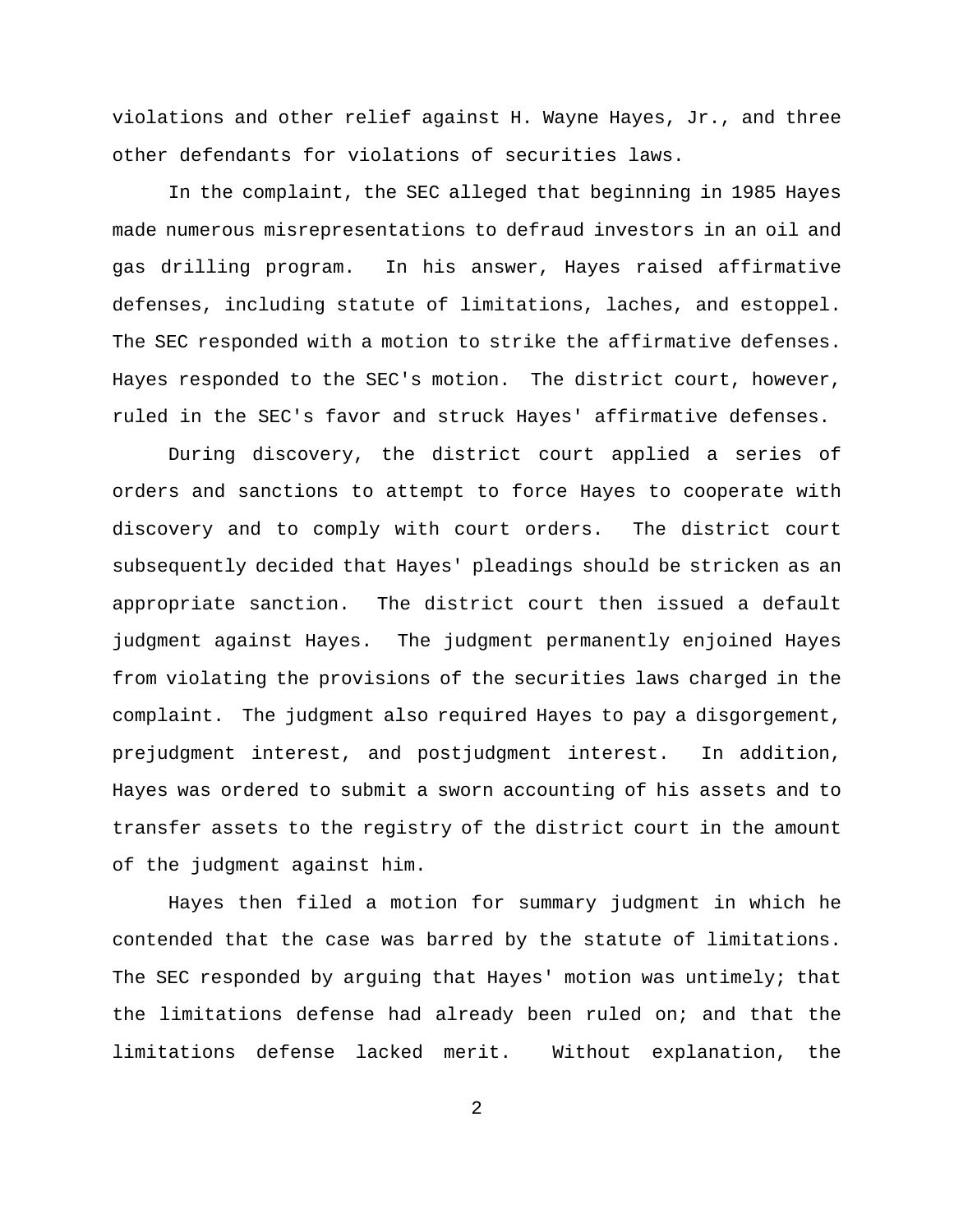district court denied Hayes' motion for summary judgment. Hayes then prosecuted this appeal **pro se**.

## II.

## A.

Hayes' principal argument on appeal is that the district court abused its discretion in entering a default judgment against him.

The district court entered a default judgment against Hayes after he refused to appear for his deposition on a number of occasions after having been properly notified; after he failed to respond to interrogatories; after he failed to respond properly to requests for admissions; and after he failed to appear at court hearings, including a show cause hearing. The SEC also alleged that Hayes allowed documents to be destroyed.

Hayes offers a number of excuses on appeal to explain his conduct. He contends for example that he had conflicts between the show cause hearing and court ordered depositions; that he lived in the Bahamas and could not afford two trips to Dallas; that he did not attend the deposition because he did not have counsel and was concerned about "parallel prosecution" issues. Because Hayes raises these factual allegations for the first time on appeal, we do not consider them. **See Lewis v. Woods**, 848 F.2d 649, 654 (5th Cir. 1988).

Given Hayes' consistent refusal to cooperate with discovery and follow the court's orders, we are persuaded that the district court did not abuse its discretion in entering the default

3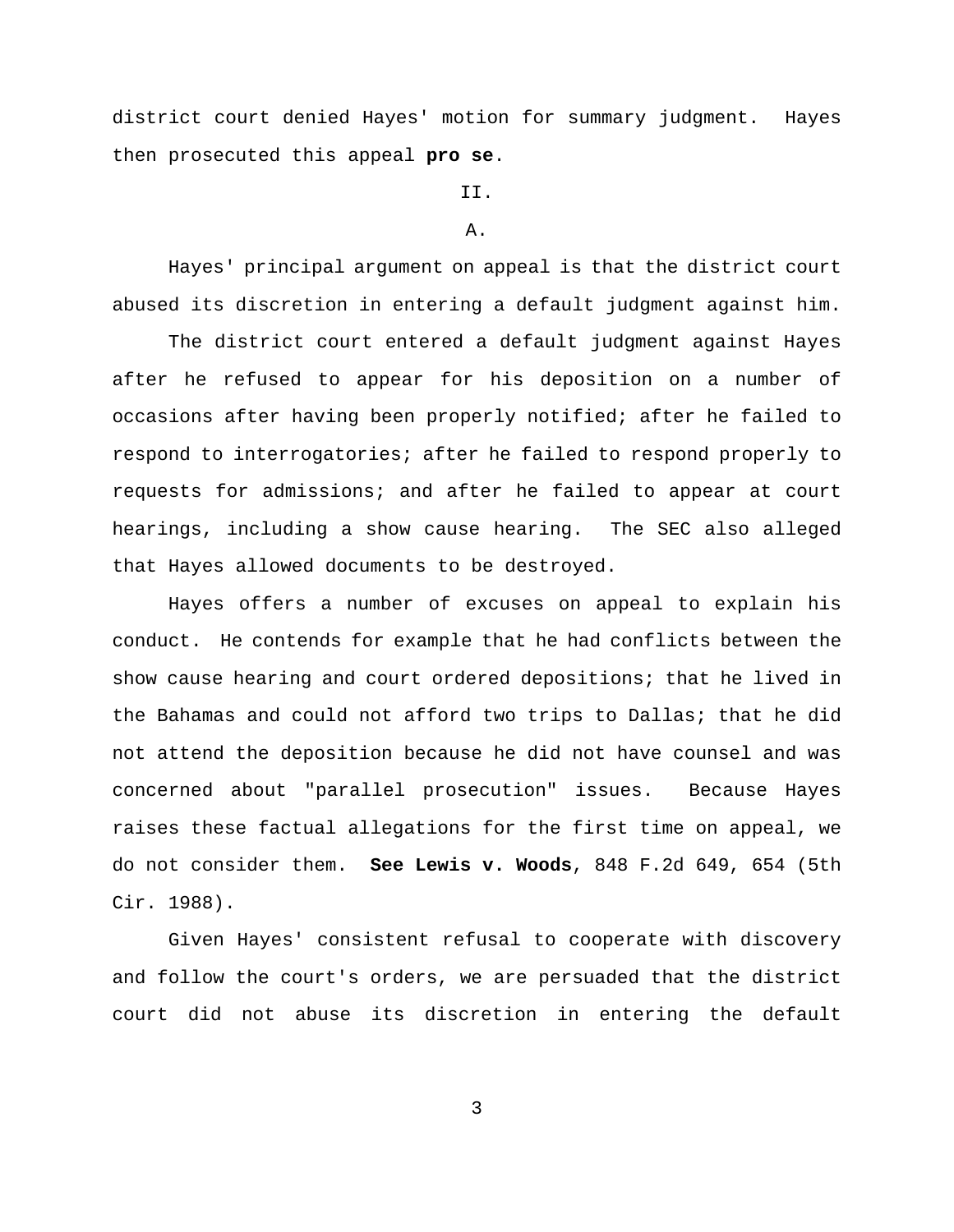judgment. **See SEC v. First Financial Group of Texas, Inc.**, 659 F.2d 660, 664 (5th Cir. 1981); Fed. R. Civ. P. 37(b)(2)(C).